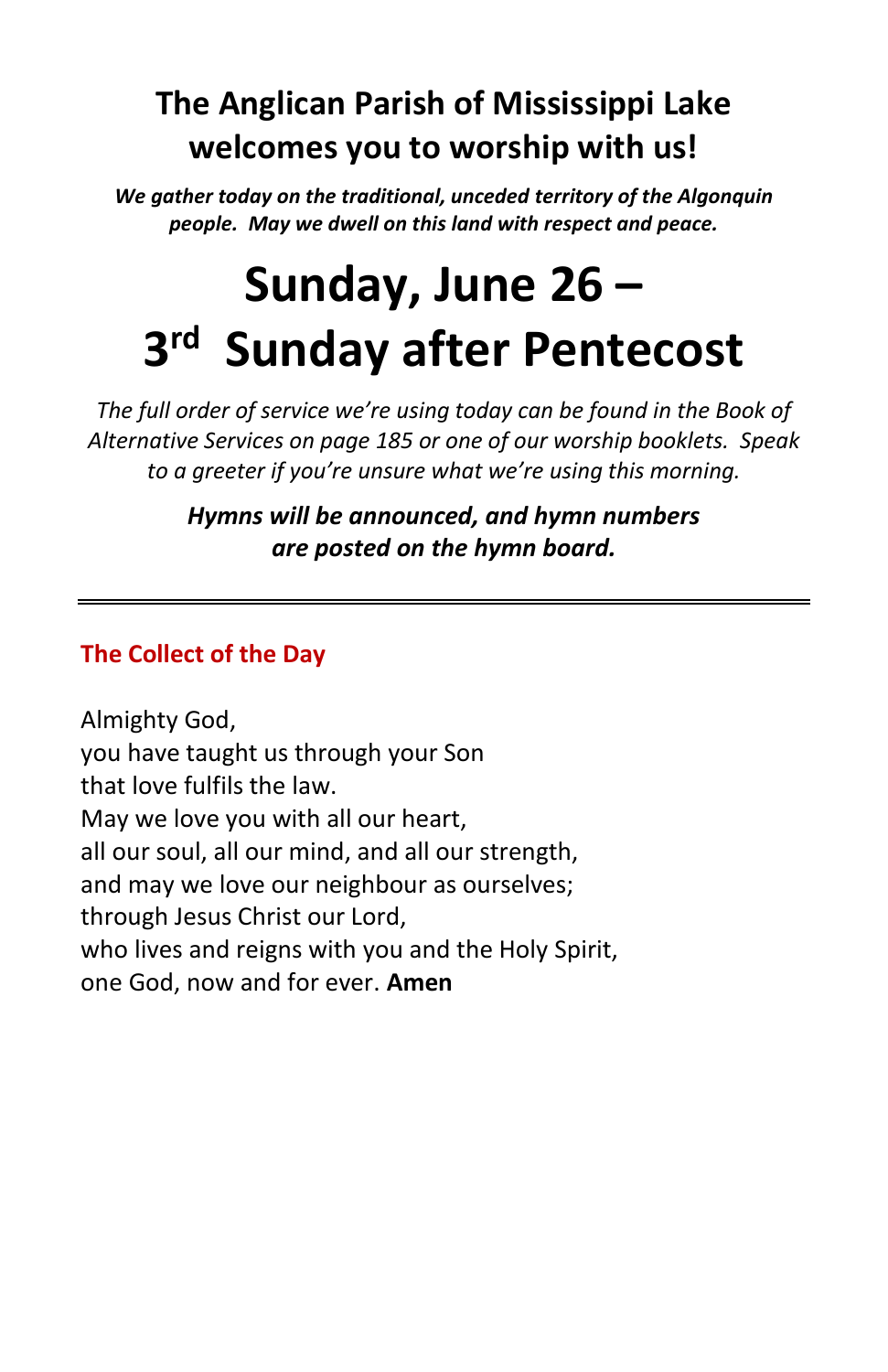#### **First reading**

A reading from the second book of Kings

Now when the Lord was about to take Elijah up to heaven by a whirlwind, Elijah and Elisha were on their way from Gilgal. Elijah said to Elisha, "Stay here; for the Lord has sent me as far as Bethel." But Elisha said, "As the Lord lives, and as you yourself live, I will not leave you." So they went down to Bethel. Then Elijah said to him, "Stay here; for the Lord has sent me to the Jordan." But he said, "As the Lord lives, and as you yourself live, I will not leave you." So the two of them went on. Fifty men of the company of prophets also went, and stood at some distance from them, as they both were standing by the Jordan. Then Elijah took his mantle and rolled it up, and struck the water; the water was parted to the one side and to the other, until the two of them crossed on dry ground. When they had crossed, Elijah said to Elisha, "Tell me what I may do for you, before I am taken from you." Elisha said, "Please let me inherit a double share of your spirit." He responded, "You have asked a hard thing; yet, if you see me as I am being taken from you, it will be granted you; if not, it will not." As they continued walking and talking, a chariot of fire and horses of fire separated the two of them, and Elijah ascended in a whirlwind into heaven. Elisha kept watching and crying out, "Father, father! The chariots of Israel and its horsemen!" But when he could no longer see him, he grasped his own clothes and tore them in two pieces. He picked up the mantle of Elijah that had fallen from him, and went back and stood on the bank of the Jordan. He took the mantle of Elijah that had fallen from him, and struck the water, saying, "Where is the Lord, the God of Elijah?" When he had struck the water, the water was parted to the one side and to the other, and Elisha went over.

*2 Kings 2: 1-2, 6-14*

Hear what the Spirit is saying to the Church. **Thanks be to God.**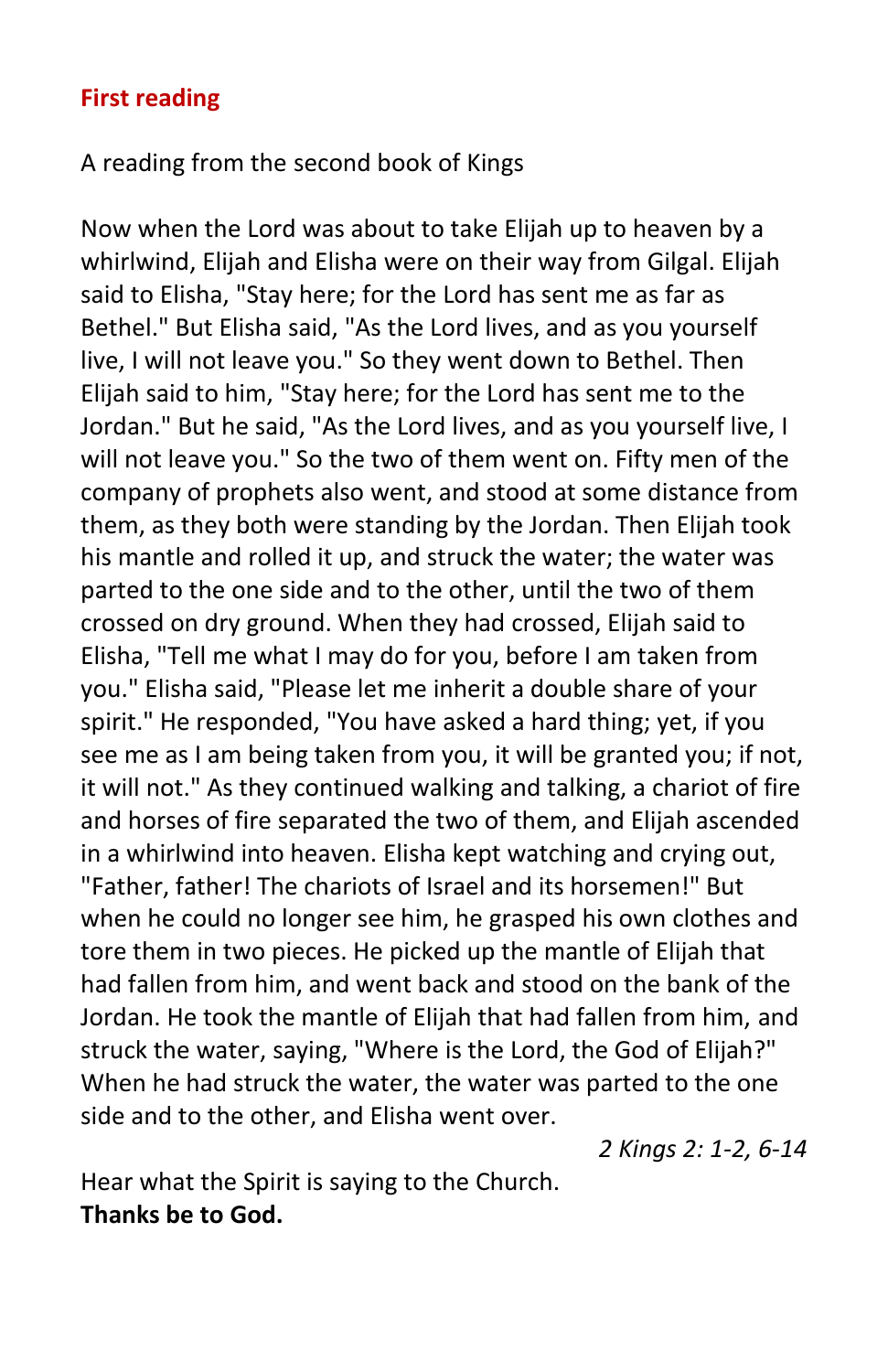#### **Second reading**

A reading from the letter of Paul to the Galatians

For freedom Christ has set us free. Stand firm, therefore, and do not submit again to a yoke of slavery. For you were called to freedom, brothers and sisters; only do not use your freedom as an opportunity for self-indulgence, but through love become slaves to one another. For the whole law is summed up in a single commandment, "You shall love your neighbour as yourself." If, however, you bite and devour one another, take care that you are not consumed by one another. Live by the Spirit, I say, and do not gratify the desires of the flesh. For what the flesh desires is opposed to the Spirit, and what the Spirit desires is opposed to the flesh; for these are opposed to each other, to prevent you from doing what you want. But if you are led by the Spirit, you are not subject to the law. Now the works of the flesh are obvious: fornication, impurity, licentiousness, idolatry, sorcery, enmities, strife, jealousy, anger, quarrels, dissensions, factions, envy, drunkenness, carousing, and things like these. I am warning you, as I warned you before: those who do such things will not inherit the kingdom of God. By contrast, the fruit of the Spirit is love, joy, peace, patience, kindness, generosity, faithfulness, gentleness, and self-control. There is no law against such things. And those who belong to Christ Jesus have crucified the flesh with its passions and desires. If we live by the Spirit, let us also be guided by the Spirit.

*Galatians 5: 1, 13-25*

Hear what the Spirit is saying to the Church. **Thanks be to God.**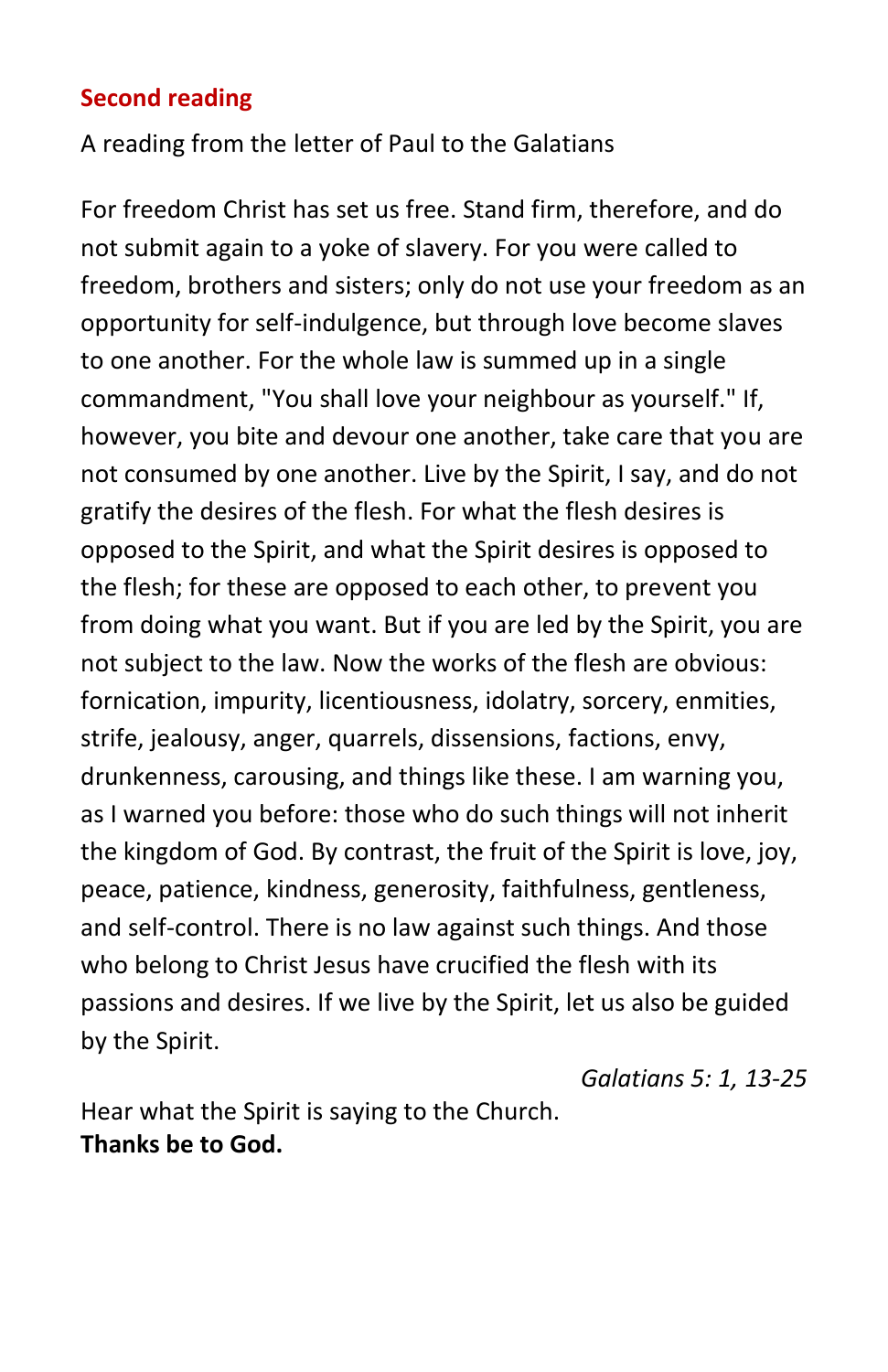#### **Gospel**

The Lord be with you. **And also with you.** 

The Holy Gospel of our Lord Jesus Christ according to Luke **Glory to you, Lord Jesus Christ.**

When the days drew near for Jesus to be taken up, he set his face to go to Jerusalem. And he sent messengers ahead of him. On their way they entered a village of the Samaritans to make ready for him; but they did not receive him, because his face was set toward Jerusalem. When his disciples James and John saw it, they said, "Lord, do you want us to command fire to come down from heaven and consume them?" But he turned and rebuked them. Then they went on to another village. As they were going along the road, someone said to him, "I will follow you wherever you go." And Jesus said to him, "Foxes have holes, and birds of the air have nests; but the Son of Man has nowhere to lay his head." To another he said, "Follow me." But he said, "Lord, first let me go and bury my father." But Jesus said to him, "Let the dead bury their own dead; but as for you, go and proclaim the kingdom of God." Another said, "I will follow you, Lord; but let me first say farewell to those at my home." Jesus said to him, "No one who puts a hand to the plow and looks back is fit for the kingdom of God."

*Luke 9: 51-62*

The Gospel of Christ. **Praise to you, Lord Jesus Christ.**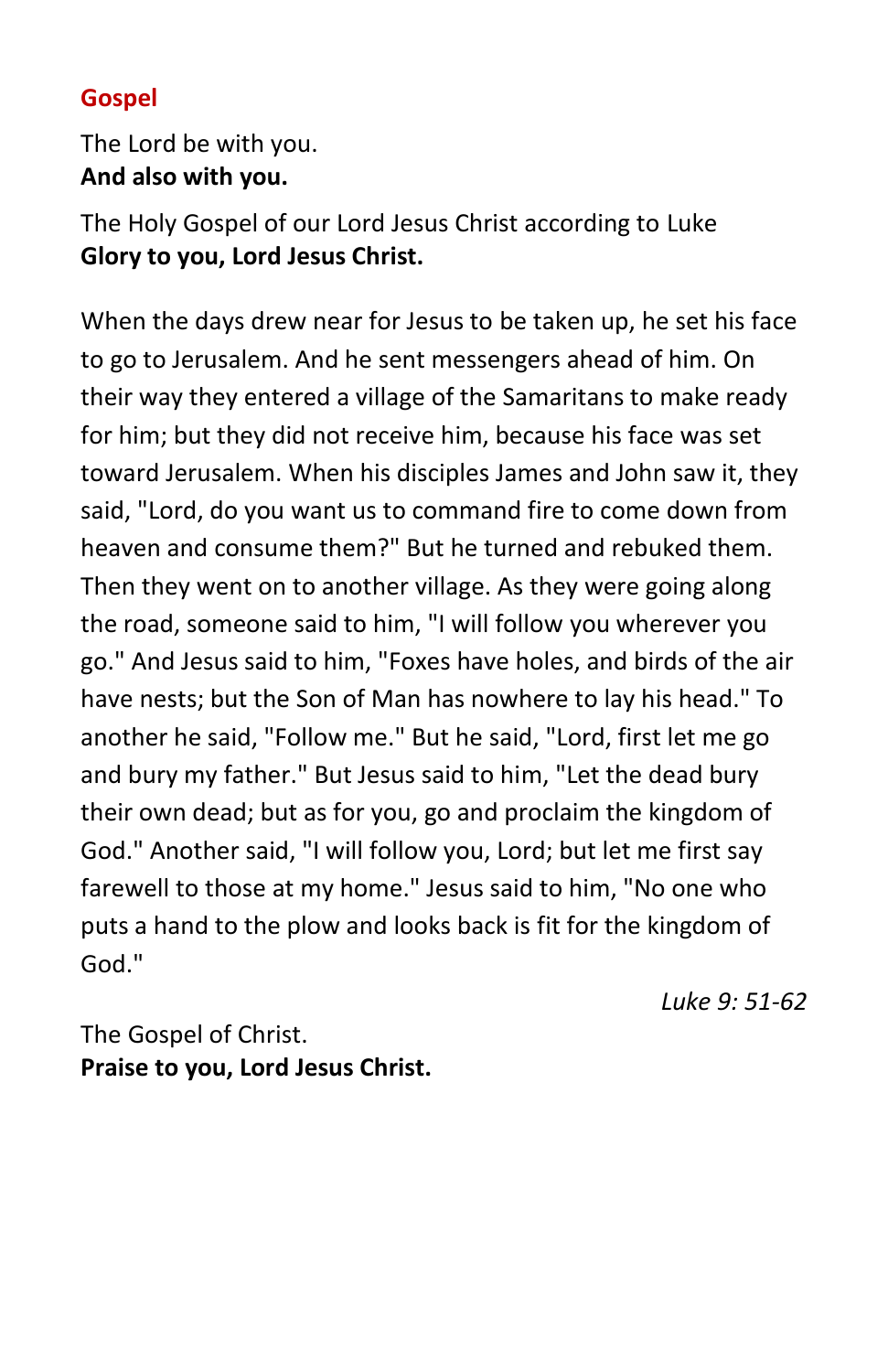#### **The Prayers of the People**

*If you would like to request prayers for yourself or someone you love, please contact the church office at [office@lakesideanglicans.ca](mailto:office@lakesideanglicans.ca) or 613-257-3178.* 

We continue today to pray for peace among nations and peace in Ukraine.

**In the Anglican Cycle of Prayer** we pray for the Province of the Episcopal Church of Sudan

**In the Anglican-Lutheran Cycle of Prayer for Canada**, we pray for The Rt. Rev. David Parsons, Bishop, The Rt. Rev's Joey Royal, Annie Ittoshat, and Lucy Netser, Suffragan Bishops, and the clergy and people of the Diocese of the Arctic; The congregations of the northern area of the Saskatchewan Synod.

**In our Diocese**, we pray for Shane, our Bishop; Anne, our Metropolitan; Linda, our Primate; as well as Diocesan staff and senior staff at Ascension House; St. Paul's, Renfrew and the Reverend Carol Hotte; The Parish of West Quebec and the Venerable Eric Morin and the Reverend Susan Lewis; St. Thomas the Apostle, Stittsville and the Reverend Lee Lambert

**In our Parish** we pray for all those in need of our prayers, especially remembering **Ethel, Joyce, Katie, Regina, Dave, Bonnie, Pam, Marion, Marlene** and any others who we wish to name silently or aloud this morning… *(Short silence).* 

Gathered together as God's people in Christ Jesus, let us pray for the church, those in need, and all of God's creation, saying, "Hear our prayer."